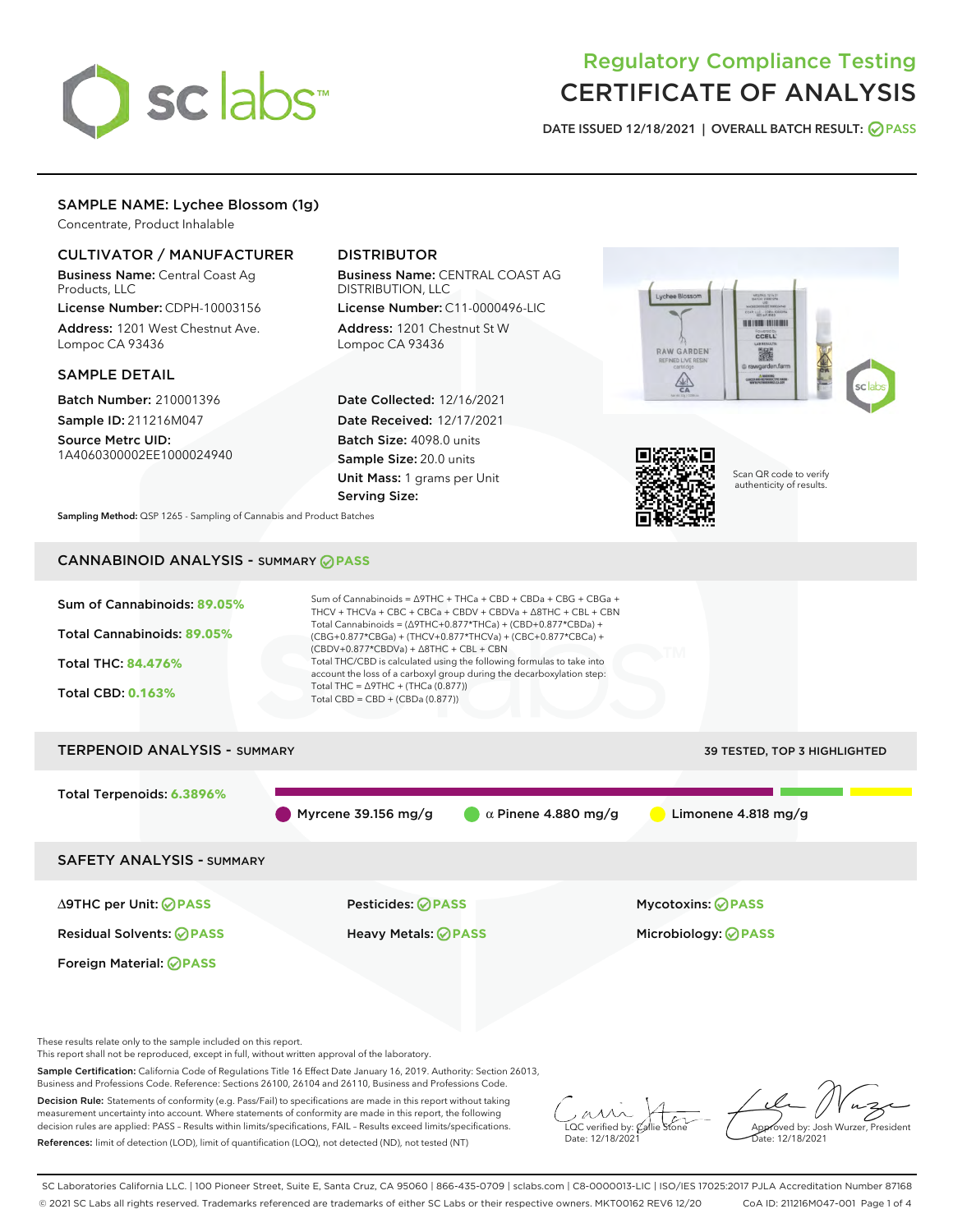



LYCHEE BLOSSOM (1G) | DATE ISSUED 12/18/2021 | OVERALL BATCH RESULT: **● PASS** 

#### CANNABINOID TEST RESULTS - 12/17/2021 2 PASS

Tested by high-performance liquid chromatography with diode-array detection (HPLC-DAD). **Method:** QSP 1157 - Analysis of Cannabinoids by HPLC-DAD

#### TOTAL CANNABINOIDS: **89.05%**

Total Cannabinoids (Total THC) + (Total CBD) + (Total CBG) + (Total THCV) + (Total CBC) + (Total CBDV) + ∆8THC + CBL + CBN

TOTAL THC: **84.476%** Total THC (∆9THC+0.877\*THCa)

TOTAL CBD: **0.163%**

Total CBD (CBD+0.877\*CBDa)

TOTAL CBG: 3.608% Total CBG (CBG+0.877\*CBGa)

TOTAL THCV: 0.38% Total THCV (THCV+0.877\*THCVa)

TOTAL CBC: ND Total CBC (CBC+0.877\*CBCa)

TOTAL CBDV: ND Total CBDV (CBDV+0.877\*CBDVa)

| <b>COMPOUND</b>            | LOD/LOQ<br>(mg/g) | <b>MEASUREMENT</b><br><b>UNCERTAINTY</b><br>(mg/g) | <b>RESULT</b><br>(mg/g) | <b>RESULT</b><br>(%) |
|----------------------------|-------------------|----------------------------------------------------|-------------------------|----------------------|
| <b>A9THC</b>               | 0.06/0.26         | ±29.060                                            | 844.76                  | 84.476               |
| <b>CBG</b>                 | 0.06/0.19         | ±1.422                                             | 36.08                   | 3.608                |
| <b>THCV</b>                | 0.1/0.2           | ±0.19                                              | 3.8                     | 0.38                 |
| $\triangle$ 8THC           | 0.1/0.4           | ±0.20                                              | 2.5                     | 0.25                 |
| <b>CBN</b>                 | 0.1/0.3           | ±0.11                                              | 1.7                     | 0.17                 |
| <b>CBD</b>                 | 0.07/0.29         | ±0.075                                             | 1.63                    | 0.163                |
| <b>THCa</b>                | 0.05/0.14         | N/A                                                | <b>ND</b>               | <b>ND</b>            |
| <b>THCVa</b>               | 0.07/0.20         | N/A                                                | <b>ND</b>               | <b>ND</b>            |
| <b>CBDa</b>                | 0.02/0.19         | N/A                                                | <b>ND</b>               | <b>ND</b>            |
| <b>CBDV</b>                | 0.04/0.15         | N/A                                                | <b>ND</b>               | <b>ND</b>            |
| <b>CBDVa</b>               | 0.03 / 0.53       | N/A                                                | <b>ND</b>               | <b>ND</b>            |
| <b>CBGa</b>                | 0.1/0.2           | N/A                                                | <b>ND</b>               | <b>ND</b>            |
| <b>CBL</b>                 | 0.06 / 0.24       | N/A                                                | <b>ND</b>               | <b>ND</b>            |
| <b>CBC</b>                 | 0.2 / 0.5         | N/A                                                | <b>ND</b>               | <b>ND</b>            |
| <b>CBCa</b>                | 0.07/0.28         | N/A                                                | <b>ND</b>               | <b>ND</b>            |
| <b>SUM OF CANNABINOIDS</b> |                   |                                                    | 890.5 mg/g              | 89.05%               |

#### **UNIT MASS: 1 grams per Unit**

| ∆9THC per Unit                        | 1120 per-package limit | 844.76 mg/unit | <b>PASS</b> |
|---------------------------------------|------------------------|----------------|-------------|
| <b>Total THC per Unit</b>             |                        | 844.76 mg/unit |             |
| <b>CBD</b> per Unit                   |                        | $1.63$ mg/unit |             |
| <b>Total CBD per Unit</b>             |                        | $1.63$ mg/unit |             |
| Sum of Cannabinoids<br>per Unit       |                        | 890.5 mg/unit  |             |
| <b>Total Cannabinoids</b><br>per Unit |                        | 890.5 mg/unit  |             |

| <b>COMPOUND</b>           | LOD/LOQ<br>(mg/g) | <b>MEASUREMENT</b><br><b>UNCERTAINTY</b><br>(mg/g) | <b>RESULT</b><br>(mg/g)                         | <b>RESULT</b><br>(%) |
|---------------------------|-------------------|----------------------------------------------------|-------------------------------------------------|----------------------|
| <b>Myrcene</b>            | 0.008 / 0.025     | ±0.5051                                            | 39.156                                          | 3.9156               |
| $\alpha$ Pinene           | 0.005 / 0.017     | ±0.0420                                            | 4.880                                           | 0.4880               |
| Limonene                  | 0.005 / 0.016     | ±0.0689                                            | 4.818                                           | 0.4818               |
| $\beta$ Caryophyllene     | 0.004 / 0.012     | ±0.1223                                            | 3.434                                           | 0.3434               |
| $\beta$ Pinene            | 0.004 / 0.014     | ±0.0317                                            | 2.755                                           | 0.2755               |
| Ocimene                   | 0.011 / 0.038     | ±0.0778                                            | 2.423                                           | 0.2423               |
| Terpinolene               | 0.008 / 0.026     | ±0.0406                                            | 1.980                                           | 0.1980               |
| $\alpha$ Humulene         | 0.009 / 0.029     | ±0.0395                                            | 1.232                                           | 0.1232               |
| trans- $\beta$ -Farnesene | 0.008 / 0.025     | ±0.0266                                            | 0.749                                           | 0.0749               |
| Linalool                  | 0.009 / 0.032     | ±0.0185                                            | 0.487                                           | 0.0487               |
| Terpineol                 | 0.016 / 0.055     | ±0.0217                                            | 0.353                                           | 0.0353               |
| Fenchol                   | 0.010 / 0.034     | ±0.0094                                            | 0.244                                           | 0.0244               |
| Guaiol                    | 0.009 / 0.030     | ±0.0088                                            | 0.187                                           | 0.0187               |
| Citronellol               | 0.003 / 0.010     | ±0.0085                                            | 0.175                                           | 0.0175               |
| Nerolidol                 | 0.009/0.028       | ±0.0091                                            | 0.144                                           | 0.0144               |
| Valencene                 | 0.009 / 0.030     | ±0.0097                                            | 0.141                                           | 0.0141               |
| Camphene                  | 0.005 / 0.015     | ±0.0016                                            | 0.138                                           | 0.0138               |
| $\alpha$ Phellandrene     | 0.006 / 0.020     | ±0.0012                                            | 0.085                                           | 0.0085               |
| <b>Borneol</b>            | 0.005 / 0.016     | ±0.0034                                            | 0.080                                           | 0.0080               |
| $\alpha$ Cedrene          | 0.005 / 0.016     | ±0.0024                                            | 0.080                                           | 0.0080               |
| 3 Carene                  | 0.005 / 0.018     | ±0.0011                                            | 0.079                                           | 0.0079               |
| $\alpha$ Bisabolol        | 0.008 / 0.026     | ±0.0037                                            | 0.070                                           | 0.0070               |
| $\alpha$ Terpinene        | 0.005 / 0.017     | ±0.0010                                            | 0.068                                           | 0.0068               |
| $\gamma$ Terpinene        | 0.006 / 0.018     | ±0.0008                                            | 0.049                                           | 0.0049               |
| Caryophyllene<br>Oxide    | 0.010 / 0.033     | ±0.0022                                            | 0.048                                           | 0.0048               |
| p-Cymene                  | 0.005 / 0.016     | ±0.0011                                            | 0.041                                           | 0.0041               |
| Sabinene                  | 0.004 / 0.014     | N/A                                                | <loq< th=""><th><loq< th=""></loq<></th></loq<> | <loq< th=""></loq<>  |
| Fenchone                  | 0.009/0.028       | N/A                                                | <loq< th=""><th><loq< th=""></loq<></th></loq<> | <loq< th=""></loq<>  |
| Geraniol                  | 0.002 / 0.007     | N/A                                                | <loq< th=""><th><loq< th=""></loq<></th></loq<> | <loq< th=""></loq<>  |
| Eucalyptol                | 0.006 / 0.018     | N/A                                                | <b>ND</b>                                       | ND                   |
| Sabinene Hydrate          | 0.006 / 0.022     | N/A                                                | ND                                              | ND                   |
| (-)-Isopulegol            | 0.005 / 0.016     | N/A                                                | ND                                              | ND                   |
| Camphor                   | 0.006 / 0.019     | N/A                                                | ND                                              | ND                   |
| Isoborneol                | 0.004 / 0.012     | N/A                                                | <b>ND</b>                                       | ND                   |
| Menthol                   | 0.008 / 0.025     | N/A                                                | ND                                              | ND                   |
| Nerol                     | 0.003 / 0.011     | N/A                                                | ND                                              | <b>ND</b>            |
| R-(+)-Pulegone            | 0.003 / 0.011     | N/A                                                | ND                                              | ND                   |
| <b>Geranyl Acetate</b>    | 0.004 / 0.014     | N/A                                                | ND                                              | ND                   |
| Cedrol                    | 0.008 / 0.027     | N/A                                                | ND                                              | ND                   |
| <b>TOTAL TERPENOIDS</b>   |                   |                                                    | 63.896 mg/g                                     | 6.3896%              |

SC Laboratories California LLC. | 100 Pioneer Street, Suite E, Santa Cruz, CA 95060 | 866-435-0709 | sclabs.com | C8-0000013-LIC | ISO/IES 17025:2017 PJLA Accreditation Number 87168 © 2021 SC Labs all rights reserved. Trademarks referenced are trademarks of either SC Labs or their respective owners. MKT00162 REV6 12/20 CoA ID: 211216M047-001 Page 2 of 4

### TERPENOID TEST RESULTS - 12/18/2021

Terpene analysis utilizing gas chromatography-flame ionization detection (GC-FID). **Method:** QSP 1192 - Analysis of Terpenoids by GC-FID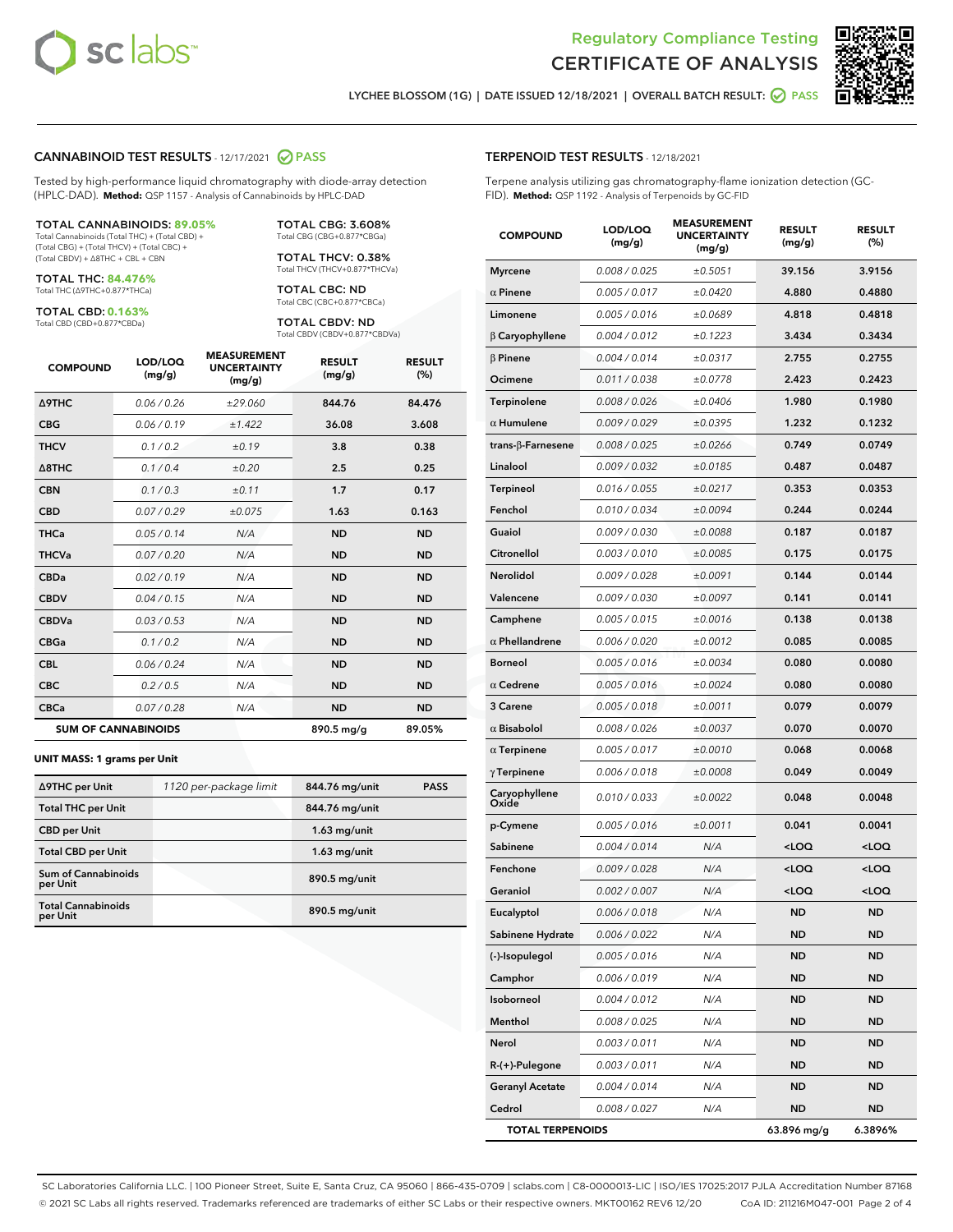



LYCHEE BLOSSOM (1G) | DATE ISSUED 12/18/2021 | OVERALL BATCH RESULT: @ PASS

#### CATEGORY 1 PESTICIDE TEST RESULTS - 12/18/2021 @ PASS

Pesticide and plant growth regulator analysis utilizing high-performance liquid chromatography-mass spectrometry (HPLC-MS) or gas chromatography-mass spectrometry (GC-MS). \*GC-MS utilized where indicated. **Method:** QSP 1212 - Analysis of Pesticides and Mycotoxins by LC-MS or QSP 1213 - Analysis of Pesticides by GC-MS

| <b>Aldicarb</b><br>0.03 / 0.08<br><b>ND</b><br>$\ge$ LOD<br>N/A<br><b>PASS</b><br>Carbofuran<br>0.02/0.05<br>$\ge$ LOD<br>N/A<br><b>ND</b><br><b>PASS</b><br>Chlordane*<br>0.03 / 0.08<br><b>ND</b><br>$>$ LOD<br>N/A<br><b>PASS</b><br>0.03/0.10<br><b>ND</b><br><b>PASS</b><br>Chlorfenapyr*<br>$\ge$ LOD<br>N/A<br>0.02 / 0.06<br>N/A<br><b>ND</b><br><b>PASS</b><br>Chlorpyrifos<br>$\ge$ LOD<br>0.02 / 0.07<br>N/A<br><b>ND</b><br><b>PASS</b><br>Coumaphos<br>$>$ LOD<br>Daminozide<br>0.02 / 0.07<br>$\ge$ LOD<br>N/A<br><b>ND</b><br><b>PASS</b><br><b>DDVP</b><br>0.03/0.09<br>$\ge$ LOD<br>N/A<br><b>ND</b><br><b>PASS</b><br>(Dichlorvos)<br>Dimethoate<br><b>ND</b><br><b>PASS</b><br>0.03/0.08<br>$>$ LOD<br>N/A<br>Ethoprop(hos)<br>0.03/0.10<br>$\ge$ LOD<br>N/A<br><b>ND</b><br><b>PASS</b><br>0.02/0.06<br>$\ge$ LOD<br>N/A<br><b>ND</b><br><b>PASS</b><br>Etofenprox<br>Fenoxycarb<br>0.03/0.08<br>$>$ LOD<br>N/A<br><b>ND</b><br><b>PASS</b><br>0.03/0.08<br><b>ND</b><br><b>PASS</b><br>Fipronil<br>$\ge$ LOD<br>N/A<br>Imazalil<br>0.02 / 0.06<br>$>$ LOD<br>N/A<br><b>ND</b><br><b>PASS</b><br>0.02 / 0.07<br>Methiocarb<br>N/A<br><b>ND</b><br>$>$ LOD<br><b>PASS</b><br>Methyl<br>0.03/0.10<br>$\ge$ LOD<br>N/A<br><b>ND</b><br><b>PASS</b><br>parathion<br>0.03/0.09<br>$\ge$ LOD<br>N/A<br><b>ND</b><br><b>PASS</b><br><b>Mevinphos</b><br>Paclobutrazol<br>0.02 / 0.05<br>$\ge$ LOD<br>N/A<br><b>ND</b><br><b>PASS</b><br>0.03/0.09<br>N/A<br>$\ge$ LOD<br><b>ND</b><br><b>PASS</b><br>Propoxur<br>0.03/0.08<br><b>ND</b><br><b>PASS</b><br>Spiroxamine<br>$\ge$ LOD<br>N/A<br><b>PASS</b><br>Thiacloprid<br>0.03/0.10<br>$\ge$ LOD<br>N/A<br><b>ND</b> | <b>COMPOUND</b> | LOD/LOQ<br>$(\mu g/g)$ | <b>ACTION</b><br>LIMIT<br>$(\mu g/g)$ | <b>MEASUREMENT</b><br><b>UNCERTAINTY</b><br>$(\mu g/g)$ | <b>RESULT</b><br>$(\mu g/g)$ | <b>RESULT</b> |
|------------------------------------------------------------------------------------------------------------------------------------------------------------------------------------------------------------------------------------------------------------------------------------------------------------------------------------------------------------------------------------------------------------------------------------------------------------------------------------------------------------------------------------------------------------------------------------------------------------------------------------------------------------------------------------------------------------------------------------------------------------------------------------------------------------------------------------------------------------------------------------------------------------------------------------------------------------------------------------------------------------------------------------------------------------------------------------------------------------------------------------------------------------------------------------------------------------------------------------------------------------------------------------------------------------------------------------------------------------------------------------------------------------------------------------------------------------------------------------------------------------------------------------------------------------------------------------------------------------------------------------------------------------------------------------|-----------------|------------------------|---------------------------------------|---------------------------------------------------------|------------------------------|---------------|
|                                                                                                                                                                                                                                                                                                                                                                                                                                                                                                                                                                                                                                                                                                                                                                                                                                                                                                                                                                                                                                                                                                                                                                                                                                                                                                                                                                                                                                                                                                                                                                                                                                                                                    |                 |                        |                                       |                                                         |                              |               |
|                                                                                                                                                                                                                                                                                                                                                                                                                                                                                                                                                                                                                                                                                                                                                                                                                                                                                                                                                                                                                                                                                                                                                                                                                                                                                                                                                                                                                                                                                                                                                                                                                                                                                    |                 |                        |                                       |                                                         |                              |               |
|                                                                                                                                                                                                                                                                                                                                                                                                                                                                                                                                                                                                                                                                                                                                                                                                                                                                                                                                                                                                                                                                                                                                                                                                                                                                                                                                                                                                                                                                                                                                                                                                                                                                                    |                 |                        |                                       |                                                         |                              |               |
|                                                                                                                                                                                                                                                                                                                                                                                                                                                                                                                                                                                                                                                                                                                                                                                                                                                                                                                                                                                                                                                                                                                                                                                                                                                                                                                                                                                                                                                                                                                                                                                                                                                                                    |                 |                        |                                       |                                                         |                              |               |
|                                                                                                                                                                                                                                                                                                                                                                                                                                                                                                                                                                                                                                                                                                                                                                                                                                                                                                                                                                                                                                                                                                                                                                                                                                                                                                                                                                                                                                                                                                                                                                                                                                                                                    |                 |                        |                                       |                                                         |                              |               |
|                                                                                                                                                                                                                                                                                                                                                                                                                                                                                                                                                                                                                                                                                                                                                                                                                                                                                                                                                                                                                                                                                                                                                                                                                                                                                                                                                                                                                                                                                                                                                                                                                                                                                    |                 |                        |                                       |                                                         |                              |               |
|                                                                                                                                                                                                                                                                                                                                                                                                                                                                                                                                                                                                                                                                                                                                                                                                                                                                                                                                                                                                                                                                                                                                                                                                                                                                                                                                                                                                                                                                                                                                                                                                                                                                                    |                 |                        |                                       |                                                         |                              |               |
|                                                                                                                                                                                                                                                                                                                                                                                                                                                                                                                                                                                                                                                                                                                                                                                                                                                                                                                                                                                                                                                                                                                                                                                                                                                                                                                                                                                                                                                                                                                                                                                                                                                                                    |                 |                        |                                       |                                                         |                              |               |
|                                                                                                                                                                                                                                                                                                                                                                                                                                                                                                                                                                                                                                                                                                                                                                                                                                                                                                                                                                                                                                                                                                                                                                                                                                                                                                                                                                                                                                                                                                                                                                                                                                                                                    |                 |                        |                                       |                                                         |                              |               |
|                                                                                                                                                                                                                                                                                                                                                                                                                                                                                                                                                                                                                                                                                                                                                                                                                                                                                                                                                                                                                                                                                                                                                                                                                                                                                                                                                                                                                                                                                                                                                                                                                                                                                    |                 |                        |                                       |                                                         |                              |               |
|                                                                                                                                                                                                                                                                                                                                                                                                                                                                                                                                                                                                                                                                                                                                                                                                                                                                                                                                                                                                                                                                                                                                                                                                                                                                                                                                                                                                                                                                                                                                                                                                                                                                                    |                 |                        |                                       |                                                         |                              |               |
|                                                                                                                                                                                                                                                                                                                                                                                                                                                                                                                                                                                                                                                                                                                                                                                                                                                                                                                                                                                                                                                                                                                                                                                                                                                                                                                                                                                                                                                                                                                                                                                                                                                                                    |                 |                        |                                       |                                                         |                              |               |
|                                                                                                                                                                                                                                                                                                                                                                                                                                                                                                                                                                                                                                                                                                                                                                                                                                                                                                                                                                                                                                                                                                                                                                                                                                                                                                                                                                                                                                                                                                                                                                                                                                                                                    |                 |                        |                                       |                                                         |                              |               |
|                                                                                                                                                                                                                                                                                                                                                                                                                                                                                                                                                                                                                                                                                                                                                                                                                                                                                                                                                                                                                                                                                                                                                                                                                                                                                                                                                                                                                                                                                                                                                                                                                                                                                    |                 |                        |                                       |                                                         |                              |               |
|                                                                                                                                                                                                                                                                                                                                                                                                                                                                                                                                                                                                                                                                                                                                                                                                                                                                                                                                                                                                                                                                                                                                                                                                                                                                                                                                                                                                                                                                                                                                                                                                                                                                                    |                 |                        |                                       |                                                         |                              |               |
|                                                                                                                                                                                                                                                                                                                                                                                                                                                                                                                                                                                                                                                                                                                                                                                                                                                                                                                                                                                                                                                                                                                                                                                                                                                                                                                                                                                                                                                                                                                                                                                                                                                                                    |                 |                        |                                       |                                                         |                              |               |
|                                                                                                                                                                                                                                                                                                                                                                                                                                                                                                                                                                                                                                                                                                                                                                                                                                                                                                                                                                                                                                                                                                                                                                                                                                                                                                                                                                                                                                                                                                                                                                                                                                                                                    |                 |                        |                                       |                                                         |                              |               |
|                                                                                                                                                                                                                                                                                                                                                                                                                                                                                                                                                                                                                                                                                                                                                                                                                                                                                                                                                                                                                                                                                                                                                                                                                                                                                                                                                                                                                                                                                                                                                                                                                                                                                    |                 |                        |                                       |                                                         |                              |               |
|                                                                                                                                                                                                                                                                                                                                                                                                                                                                                                                                                                                                                                                                                                                                                                                                                                                                                                                                                                                                                                                                                                                                                                                                                                                                                                                                                                                                                                                                                                                                                                                                                                                                                    |                 |                        |                                       |                                                         |                              |               |
|                                                                                                                                                                                                                                                                                                                                                                                                                                                                                                                                                                                                                                                                                                                                                                                                                                                                                                                                                                                                                                                                                                                                                                                                                                                                                                                                                                                                                                                                                                                                                                                                                                                                                    |                 |                        |                                       |                                                         |                              |               |
|                                                                                                                                                                                                                                                                                                                                                                                                                                                                                                                                                                                                                                                                                                                                                                                                                                                                                                                                                                                                                                                                                                                                                                                                                                                                                                                                                                                                                                                                                                                                                                                                                                                                                    |                 |                        |                                       |                                                         |                              |               |

#### CATEGORY 2 PESTICIDE TEST RESULTS - 12/18/2021 @ PASS

| <b>COMPOUND</b>          | LOD/LOO<br>$(\mu g/g)$ | <b>ACTION</b><br>LIMIT<br>$(\mu g/g)$ | <b>MEASUREMENT</b><br><b>UNCERTAINTY</b><br>$(\mu g/g)$ | <b>RESULT</b><br>$(\mu g/g)$ | <b>RESULT</b> |  |
|--------------------------|------------------------|---------------------------------------|---------------------------------------------------------|------------------------------|---------------|--|
| Abamectin                | 0.03/0.10              | 0.1                                   | N/A                                                     | <b>ND</b>                    | <b>PASS</b>   |  |
| Acephate                 | 0.02/0.07              | 0.1                                   | N/A                                                     | <b>ND</b>                    | <b>PASS</b>   |  |
| Acequinocyl              | 0.02/0.07              | 0.1                                   | N/A                                                     | <b>ND</b>                    | <b>PASS</b>   |  |
| Acetamiprid              | 0.02 / 0.05            | 0.1                                   | N/A                                                     | <b>ND</b>                    | <b>PASS</b>   |  |
| Azoxystrobin             | 0.02/0.07              | 0.1                                   | N/A                                                     | <b>ND</b>                    | <b>PASS</b>   |  |
| <b>Bifenazate</b>        | 0.01 / 0.04            | 0.1                                   | N/A                                                     | <b>ND</b>                    | <b>PASS</b>   |  |
| <b>Bifenthrin</b>        | 0.02 / 0.05            | 3                                     | N/A                                                     | <b>ND</b>                    | <b>PASS</b>   |  |
| <b>Boscalid</b>          | 0.03/0.09              | 0.1                                   | N/A                                                     | <b>ND</b>                    | <b>PASS</b>   |  |
| Captan                   | 0.19/0.57              | 0.7                                   | N/A                                                     | <b>ND</b>                    | <b>PASS</b>   |  |
| Carbaryl                 | 0.02/0.06              | 0.5                                   | N/A                                                     | <b>ND</b>                    | <b>PASS</b>   |  |
| Chlorantranilip-<br>role | 0.04/0.12              | 10                                    | N/A                                                     | <b>ND</b>                    | <b>PASS</b>   |  |
| Clofentezine             | 0.03/0.09              | 0.1                                   | N/A                                                     | <b>ND</b>                    | <b>PASS</b>   |  |

### CATEGORY 2 PESTICIDE TEST RESULTS - 12/18/2021 continued

| <b>COMPOUND</b>               | LOD/LOQ<br>(µg/g) | <b>ACTION</b><br><b>LIMIT</b><br>$(\mu g/g)$ | <b>MEASUREMENT</b><br><b>UNCERTAINTY</b><br>$(\mu g/g)$ | <b>RESULT</b><br>(µg/g) | <b>RESULT</b> |
|-------------------------------|-------------------|----------------------------------------------|---------------------------------------------------------|-------------------------|---------------|
| Cyfluthrin                    | 0.12 / 0.38       | $\overline{c}$                               | N/A                                                     | ND                      | <b>PASS</b>   |
| Cypermethrin                  | 0.11 / 0.32       | $\mathcal{I}$                                | N/A                                                     | ND                      | <b>PASS</b>   |
| Diazinon                      | 0.02 / 0.05       | 0.1                                          | N/A                                                     | <b>ND</b>               | <b>PASS</b>   |
| Dimethomorph                  | 0.03 / 0.09       | 2                                            | N/A                                                     | ND                      | <b>PASS</b>   |
| Etoxazole                     | 0.02 / 0.06       | 0.1                                          | N/A                                                     | ND                      | <b>PASS</b>   |
| Fenhexamid                    | 0.03 / 0.09       | 0.1                                          | N/A                                                     | <b>ND</b>               | <b>PASS</b>   |
| Fenpyroximate                 | 0.02 / 0.06       | 0.1                                          | N/A                                                     | ND                      | <b>PASS</b>   |
| Flonicamid                    | 0.03 / 0.10       | 0.1                                          | N/A                                                     | ND                      | <b>PASS</b>   |
| Fludioxonil                   | 0.03 / 0.10       | 0.1                                          | N/A                                                     | ND                      | <b>PASS</b>   |
| Hexythiazox                   | 0.02 / 0.07       | 0.1                                          | N/A                                                     | ND                      | <b>PASS</b>   |
| Imidacloprid                  | 0.04 / 0.11       | 5                                            | N/A                                                     | ND                      | <b>PASS</b>   |
| Kresoxim-methyl               | 0.02 / 0.07       | 0.1                                          | N/A                                                     | ND                      | <b>PASS</b>   |
| <b>Malathion</b>              | 0.03 / 0.09       | 0.5                                          | N/A                                                     | ND                      | <b>PASS</b>   |
| Metalaxyl                     | 0.02 / 0.07       | $\overline{c}$                               | N/A                                                     | ND                      | <b>PASS</b>   |
| Methomyl                      | 0.03 / 0.10       | 1                                            | N/A                                                     | <b>ND</b>               | <b>PASS</b>   |
| Myclobutanil                  | 0.03 / 0.09       | 0.1                                          | N/A                                                     | ND                      | <b>PASS</b>   |
| Naled                         | 0.02 / 0.07       | 0.1                                          | N/A                                                     | ND                      | <b>PASS</b>   |
| Oxamyl                        | 0.04 / 0.11       | 0.5                                          | N/A                                                     | ND                      | <b>PASS</b>   |
| Pentachloronitro-<br>benzene* | 0.03 / 0.09       | 0.1                                          | N/A                                                     | ND                      | <b>PASS</b>   |
| Permethrin                    | 0.04 / 0.12       | 0.5                                          | N/A                                                     | ND                      | <b>PASS</b>   |
| Phosmet                       | 0.03 / 0.10       | 0.1                                          | N/A                                                     | ND                      | <b>PASS</b>   |
| Piperonylbu-<br>toxide        | 0.02 / 0.07       | 3                                            | N/A                                                     | ND                      | <b>PASS</b>   |
| Prallethrin                   | 0.03 / 0.08       | 0.1                                          | N/A                                                     | ND                      | <b>PASS</b>   |
| Propiconazole                 | 0.02 / 0.07       | 0.1                                          | N/A                                                     | ND                      | <b>PASS</b>   |
| Pyrethrins                    | 0.04 / 0.12       | 0.5                                          | N/A                                                     | ND                      | <b>PASS</b>   |
| Pyridaben                     | 0.02 / 0.07       | 0.1                                          | N/A                                                     | ND                      | <b>PASS</b>   |
| Spinetoram                    | 0.02 / 0.07       | 0.1                                          | N/A                                                     | ND                      | <b>PASS</b>   |
| Spinosad                      | 0.02 / 0.07       | 0.1                                          | N/A                                                     | ND                      | <b>PASS</b>   |
| Spiromesifen                  | 0.02 / 0.05       | 0.1                                          | N/A                                                     | <b>ND</b>               | <b>PASS</b>   |
| Spirotetramat                 | 0.02 / 0.06       | 0.1                                          | N/A                                                     | ND                      | <b>PASS</b>   |
| Tebuconazole                  | 0.02 / 0.07       | 0.1                                          | N/A                                                     | ND                      | <b>PASS</b>   |
| Thiamethoxam                  | 0.03 / 0.10       | 5                                            | N/A                                                     | ND                      | <b>PASS</b>   |
| Trifloxystrobin               | 0.03 / 0.08       | 0.1                                          | N/A                                                     | <b>ND</b>               | <b>PASS</b>   |

SC Laboratories California LLC. | 100 Pioneer Street, Suite E, Santa Cruz, CA 95060 | 866-435-0709 | sclabs.com | C8-0000013-LIC | ISO/IES 17025:2017 PJLA Accreditation Number 87168 © 2021 SC Labs all rights reserved. Trademarks referenced are trademarks of either SC Labs or their respective owners. MKT00162 REV6 12/20 CoA ID: 211216M047-001 Page 3 of 4